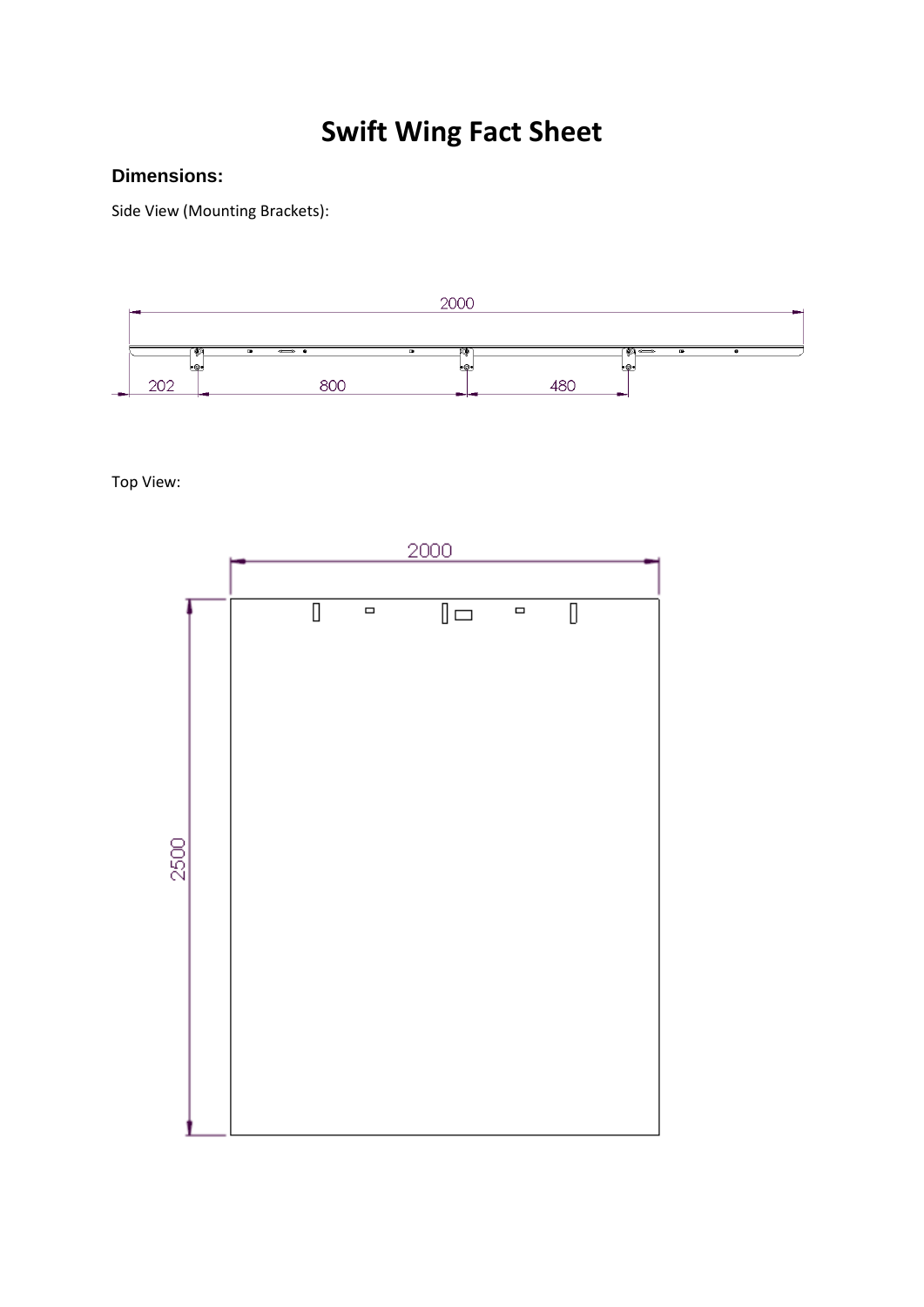# **Configurations and Mounting**

The Swift wing fits effortless to the following Roof Racks:

- a) Neotrek Little Swift
- b) Neotrek Black Swift
- c) Neotrek Alpine Swift
- d) Certain Frontrunner roof racks (Not including Slim Line II that is too small)

Brackets Neotrek Roofracks:



## **Mounting Dimensions (Frontrunner Option)**

Side View (Mounting Brackets width required):



Note : The Side extrusion of the Frontrunner Roof rack must be at least 1320 mm long for the Swift Wing to be mounted on top of the extrusion.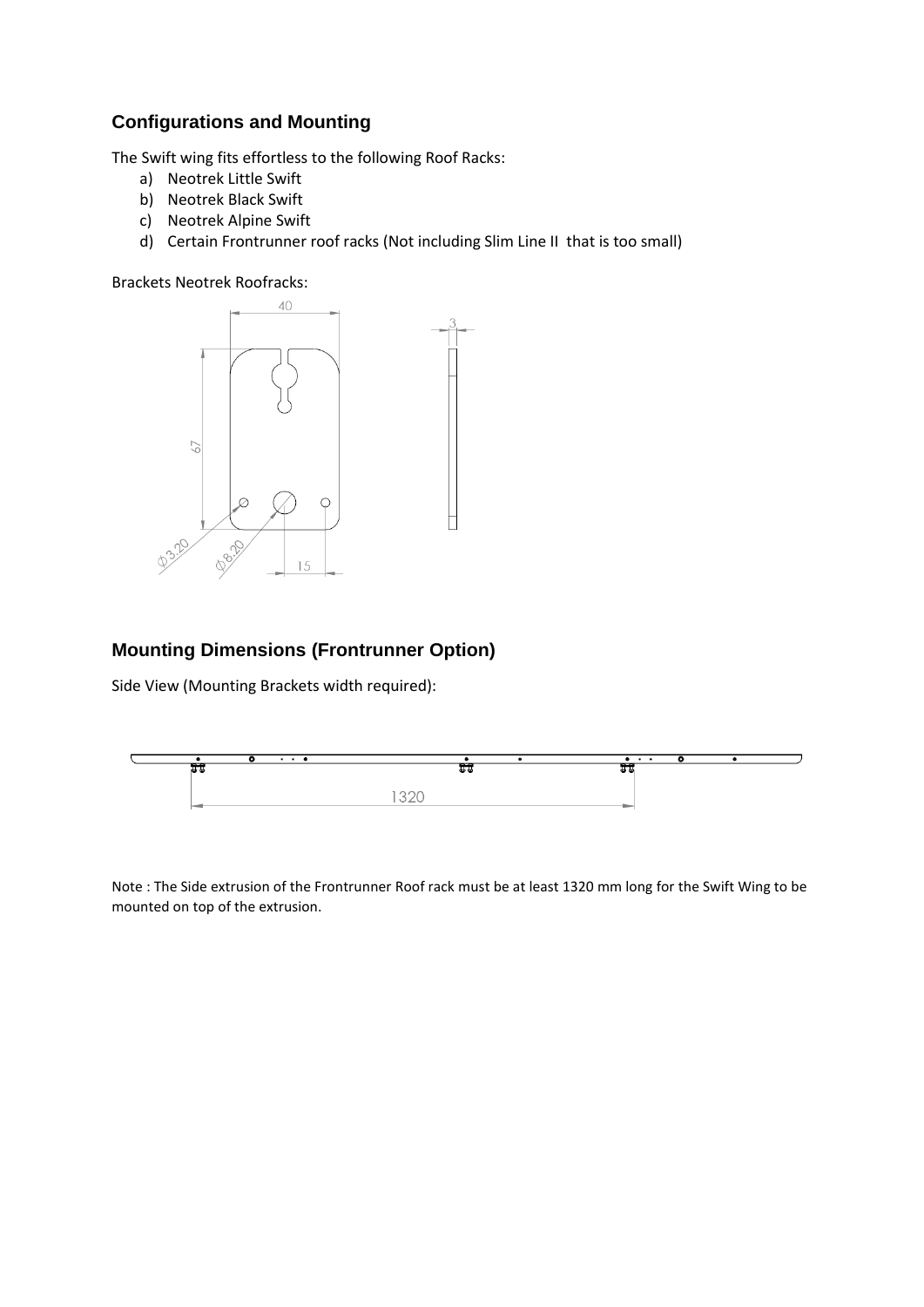#### Top Mount Brackets:





## **Weight**

Weight Swift Wing : ±4.6 kg

## **Construction**

Stainless steel (3CR12) brackets. Lightweight aluminium extrusions. Outer parts are powder coated.

Riptech aluminised polyester canvas, Acrylic-Treated Polyester Woven Ripstop Fabric, UV Resistant, An aluminium layer reflects heat.

## **Shipping and Assembly**

The Swift Swift is shipped in kit form in tubular format 8cm Diameter x 215 cm (±5.7kg Shipping weight).

During on-line ordering, the on-line shop will quote the cost of shipping. Alternative shipping or Pickup can be selected when ordering.

All fasteners needed are provided. Tent Pegs are provided. Proper assembly instructions are provided in booklet format.

The tools required for the assembly and fitment of the Swift Wing are listed below.

| <b>Tools Required</b> |          |               |        |
|-----------------------|----------|---------------|--------|
| Item                  | Quantity | Name          | Visual |
|                       |          | Allen Key 5mm |        |

A clip of assembly instructions can be seen below: